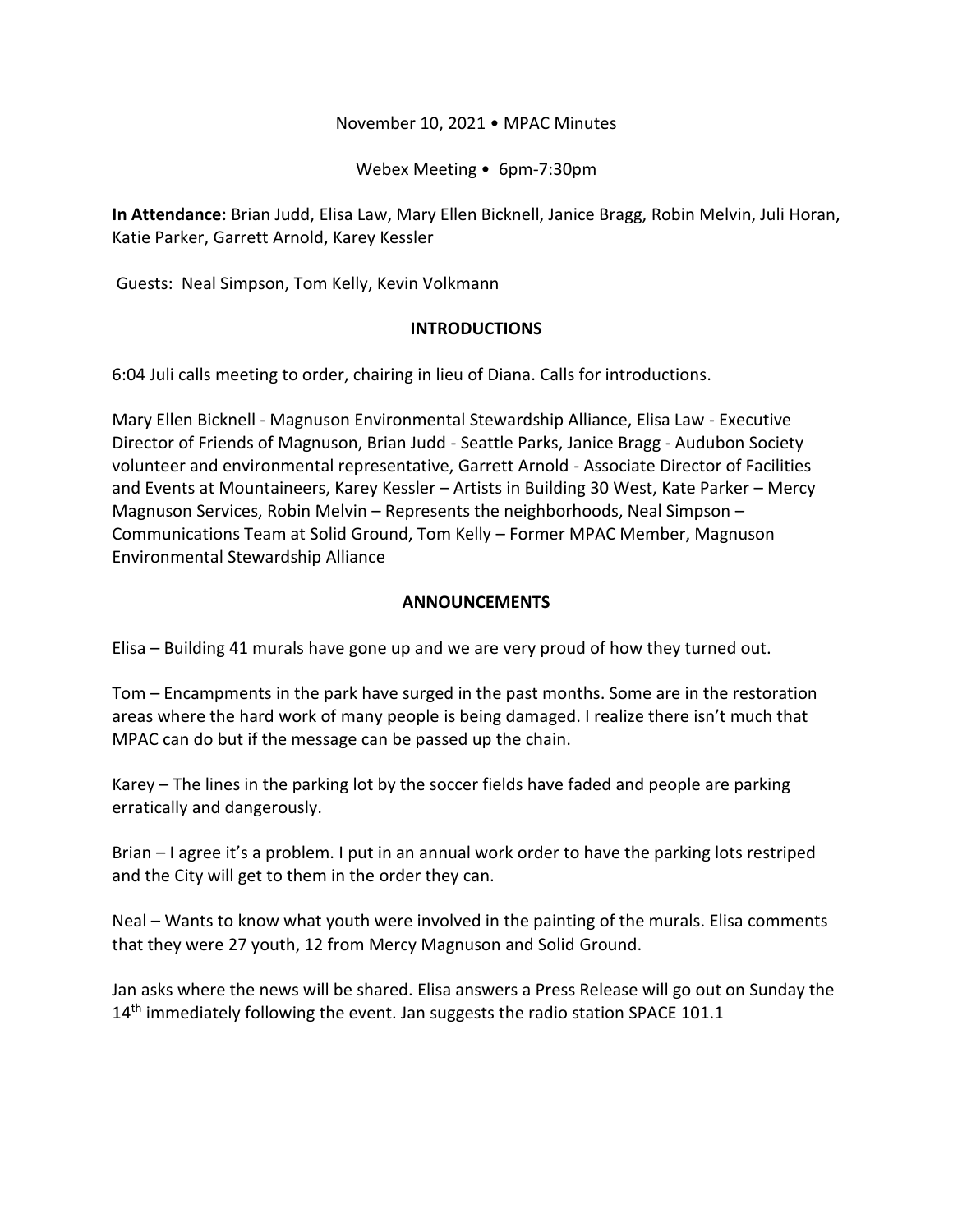### **APPROVAL OF MINUTES AND AGENDA**

Juli asks to approve minutes with Jan's edits, Elisa moves and Karey seconds. October 13<sup>th</sup> minutes approved.

Garrett moves to approve November agenda, Jan seconds. Agenda approved.

## **BRIAN'S REPORT**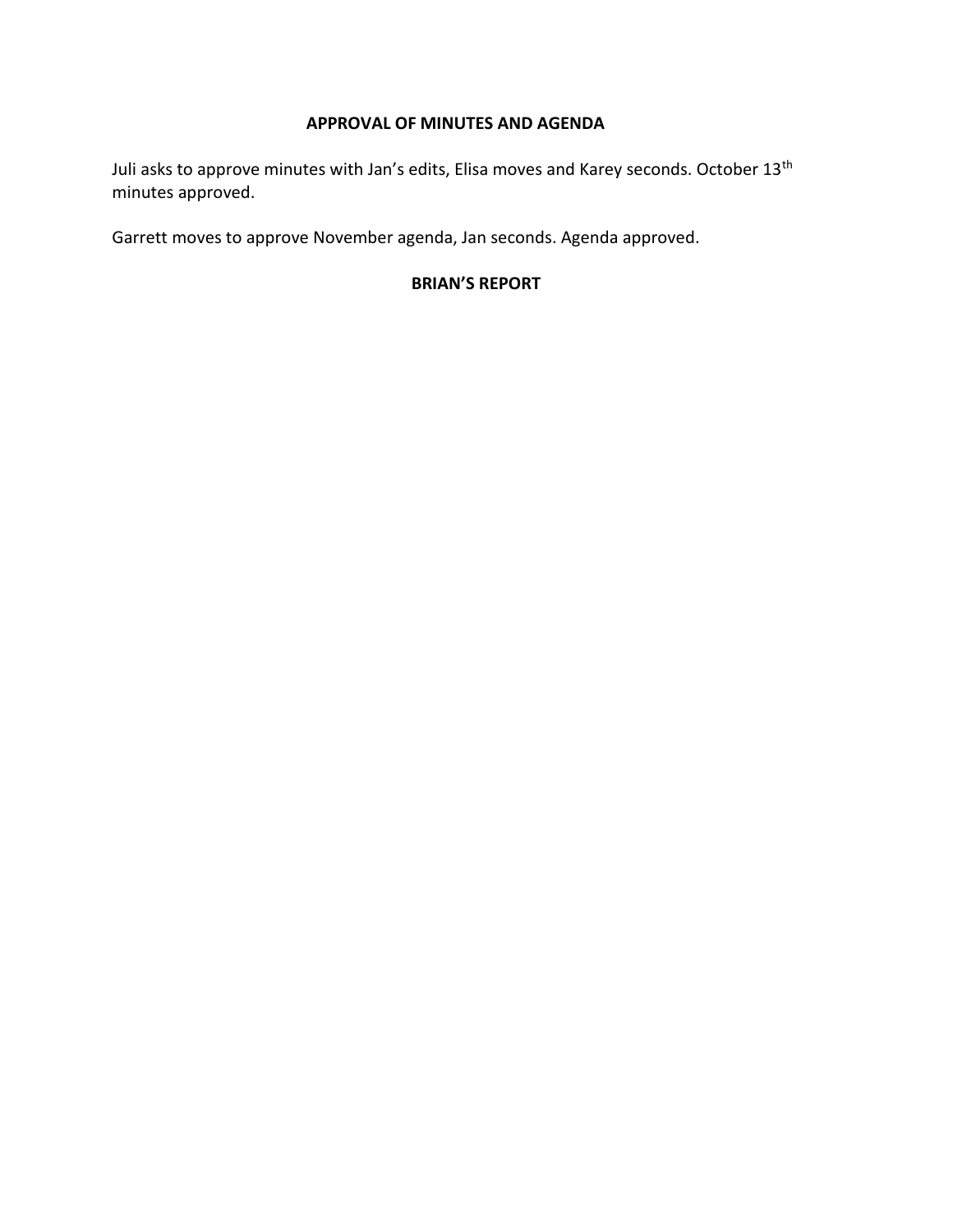

#### **Magnuson Park Advisory Committee (MPAC)** Report from Magnuson Park Manager - Brian M. Judd **November 9, 2021**

| <b>Topic</b>                                  | Update                                                                                         |
|-----------------------------------------------|------------------------------------------------------------------------------------------------|
| <b>CPTED Status Report</b>                    | I re-sent this update to MPAC yesterday. Happy                                                 |
|                                               | to field questions about the status report.                                                    |
| 2022 MPAC Slate                               | Revisiting open leadership roles and positions                                                 |
| <b>Open Positions</b>                         | with members.                                                                                  |
| <b>Leadership Positions</b>                   |                                                                                                |
| <b>Ideas for Adjustments</b>                  |                                                                                                |
| <b>Building 41 Murals</b>                     | Thanks to Friends of Magnuson Park for                                                         |
|                                               | installing murals on Building 41 to improve                                                    |
|                                               | how the building looks and assist with securing                                                |
|                                               | the windows. Brian will walk through a<br>slideshow with MPAC.                                 |
|                                               |                                                                                                |
| <b>Broadway Bound Children's Theater Gala</b> | SPR issued Broadway Bound Children's Theater<br>(BBCT) issued a conditional letter of award in |
|                                               | 2019 in connection to bid process for the                                                      |
|                                               | Building 47 theater. BBCT has eyes on a long-                                                  |
|                                               | term agreement for the theater.                                                                |
|                                               | On Saturday, November 6th, BBCT hosted a                                                       |
|                                               | fundraising gala in the Officers Club. Klaus                                                   |
|                                               | Goodrum and I provided tours of the building                                                   |
|                                               | for prospective donors. BBCT seems to be                                                       |
|                                               | energetically moving forward on possibilities.                                                 |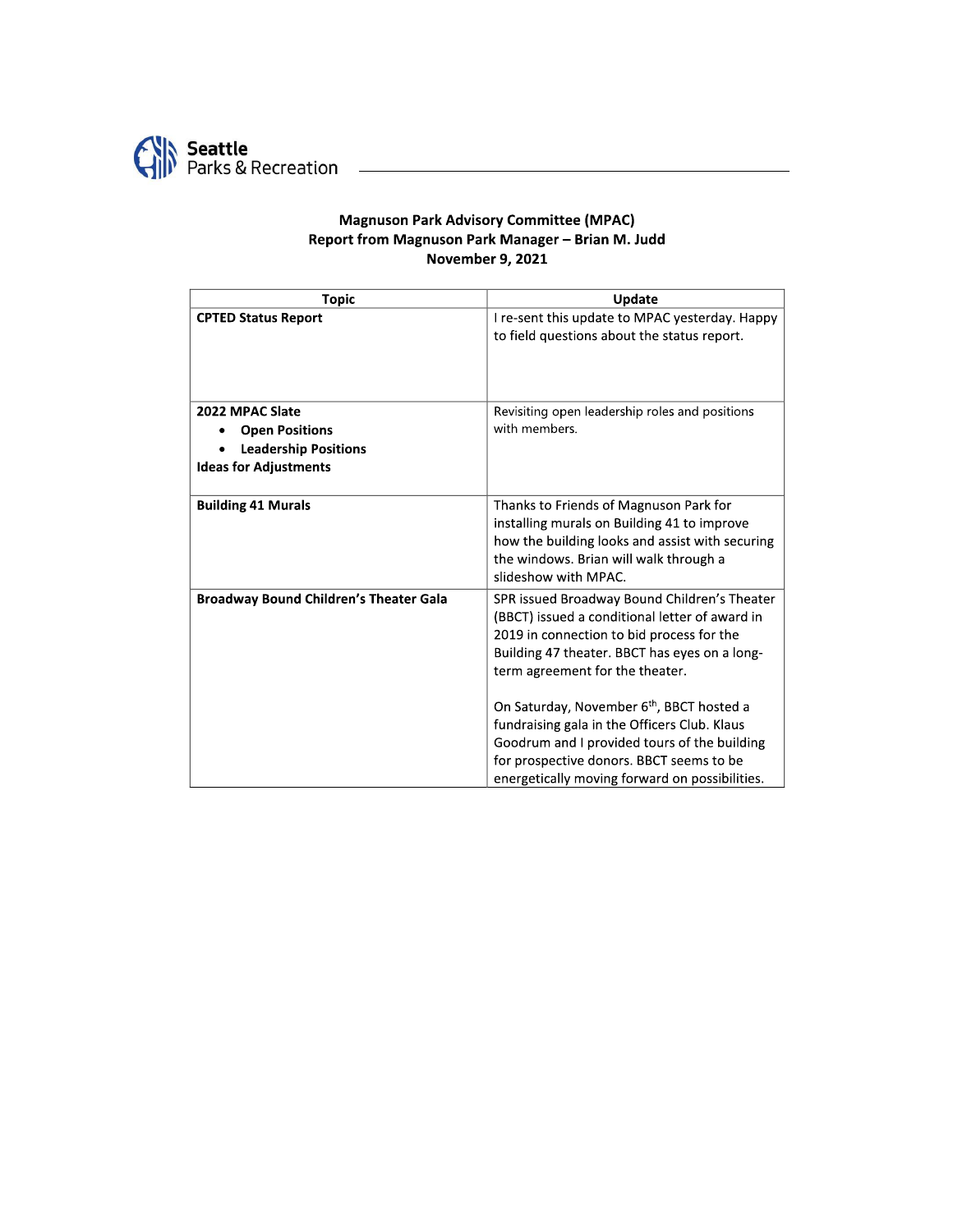Jan asks about rental vehicles used by Parks resources. Brian responds that there could no longer be two people per vehicle because of COVID. But the fleet will be reduced by 10%.



### **JAN SPORTS FIELD UPDATE**

Jan: Black rubber pellets on the concrete by the sports field. I've been in touch with Lance Myers who is chief on the turf maintenance team. He wasn't aware that it was an issue until our correspondence. The team blew the rubber pellets back onto the field. I'm not clear if they were cleaned up in any way other than blowing them on the field. Lance thinks it gets blown out from the turf and into the surrounding environment. They have no device to suck up the pellets. The fields will be replaced sometime next year which should fix the issue.

Robin asks how the new fields with cork infill are doing.

Jan: Apparently the fill is made from cork and I'm investigating whether the cork is natural or synthetic. Awaiting a response.

Garrett: Did Lance mention a way to mitigate the pellets from coming out. Are there barriers that can be put up or any other ideas?

Jan: The only thing they said is that they can blow it back into the field once it's blown out. Jean Lee, an environmental engineer, said they could blow it from the concrete to the field but not vacuum it up from the grass because they would get other debris as well.

Garrett: Wondering why the decision was made for these pellets in the first place. I'm sure it had to do with not using pesticides and the cost benefit analysis pointed towards a synthetic field.

Brian: The new Arena Sports field is being reviewed, request is so far off in the future that it hasn't even been brought to Jesus yet.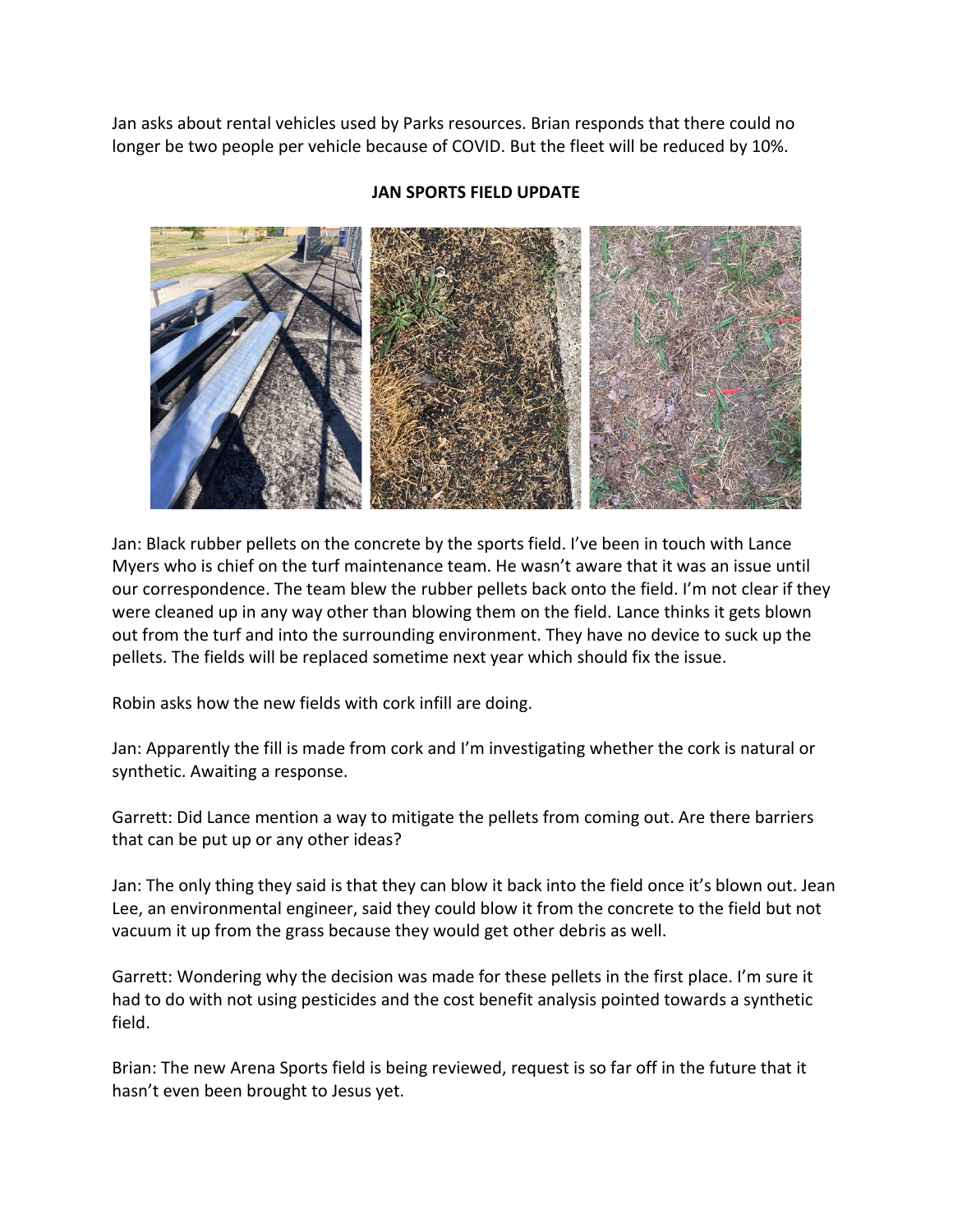Mary Ellen: If the pellets are going into the water, you may be able to raise that to the State or Federal level as a concern.

Brian: Andy Sheffer might be the person to talk to about environmental concerns of the turf.

### **ROLE OF MPAC**

Juli: The purpose of MPAC is to raise and discuss issues facing the Park and bring those issues to the Superintendent. Any changes you'd like to see made? Already on the list are additional signage, speed limits, cross walks.

Elisa: Friends of Magnuson Park's letter about safety and maintenance.

Brian: When you stand outside Sand Point Way on either entrance, there are signs that say Warren G Magnuson Park. There are multiple land owners on Sand Point that neighbor the Park. But yes, Juli if there is a tree on Solid Ground's property that is down, that's their responsibility. Use the Find It Fix It app to address issues in the Park.

Katie: If the trees are close to our buildings they're our responsibility but closer to the street is SDOT?

Mary Ellen: More signage would be helpful to get to the sailing area or the Brewery. It would be helpful to have more directions.

Brian: We've been working with a consultant on a Wayfinding Plan for that area.

Elisa: Did signage for the Historic District make it in that Wayfinding Plan?

Brian: I asked them to include it and that request also came through in the public comment.

Karey: The road around Building 2 to Mountaineers and Sail Sand Point needs a sidewalk.

Brian: We've asked SDOT for a sidewalk and more lighting back there; road on east side of Mountaineers is SDOT road.

#### **IDLE FREE ZONE**

Juli: Did you want to discuss the idle free zone idea, Jan?

Jan: I was thinking about idle free zones outside hospitals or at boat launches. I've been at events at the Park where there were trucks unloading with their motors going the entire time. There are security guards at the Children's Hospital parking lot (E-5) and they charge their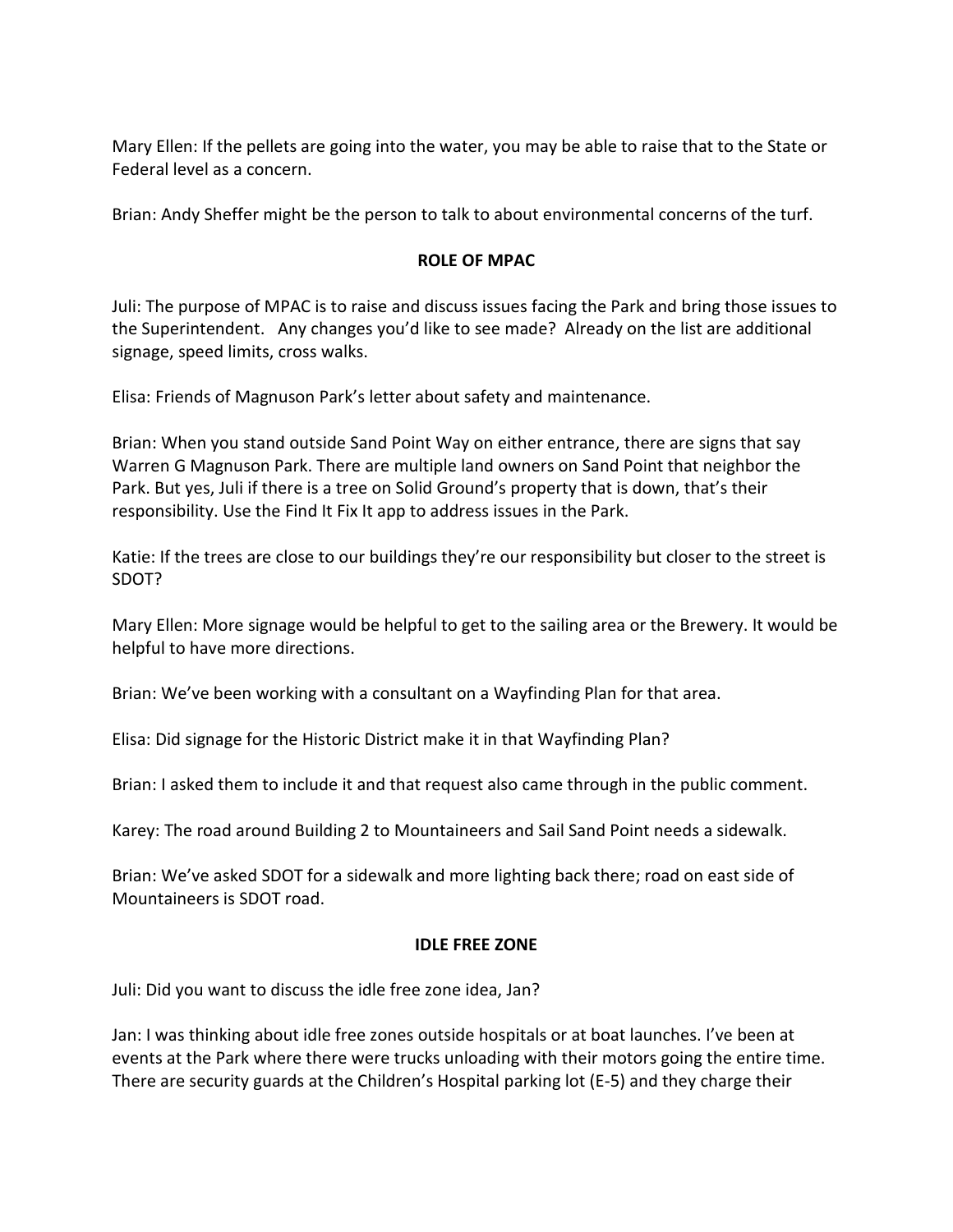phones with their gas powered cars. It's a pipe dream but it would be a great City-wide ethic to not idle cars.

Juli: If there was an idle free zone at the Park, how would that work?

Brian: There was a previous Park Superintendent named Timothy Gallagher and he passed legislation that stated no smoking on Parks property. It would be difficult to enforce such a thing, but if we passed a Parks-wide ordinance it would only be enforceable on our own property.

Mary Ellen: I think it would be very useful, even with exceptions.

Brian: Jesus came to a meeting in August and MPAC presented to him. The Superintendent values the opinions of the MPAC and I'm here to liaison on behalf of the department. It's up to you to decide what to elevate to the Superintendent.

Juli: I suggest the new Board next year reviews goals and decides then what to elevate to the Superintendent.

Jan: We last did the review goals in August of 2020.

# **FUTURE OF MPAC – WHAT SHOULD IT LOOK LIKE?**

Juli: Diana and I are both stepping down from MPAC and so we need new leadership. Perhaps this should be tabled until next meeting in December, but one idea that has been brought forth that there should be a rotating chair. Or that we do a meeting every other month so the meeting is less time consuming. We've brought it up numerous times

Garrett: There isn't a process where the Chair hands the position over?

Brian: Usually folks volunteer and let me know that they're interested. I put together a profile for the Superintendent to review and he gives me a thumbs up. It's really whoever volunteers to do so.

Elisa: Having one meeting to chair is much less daunting than signing up for the whole year. I think it's a great idea.

Jan: I liked having the continuity of the same chair to keep us on track every meeting.

Juli: It's nice to have a resident as a chair. That's what I would advocate for. Any other comments?

Jan: I believe that Samantha is the only resident we have.